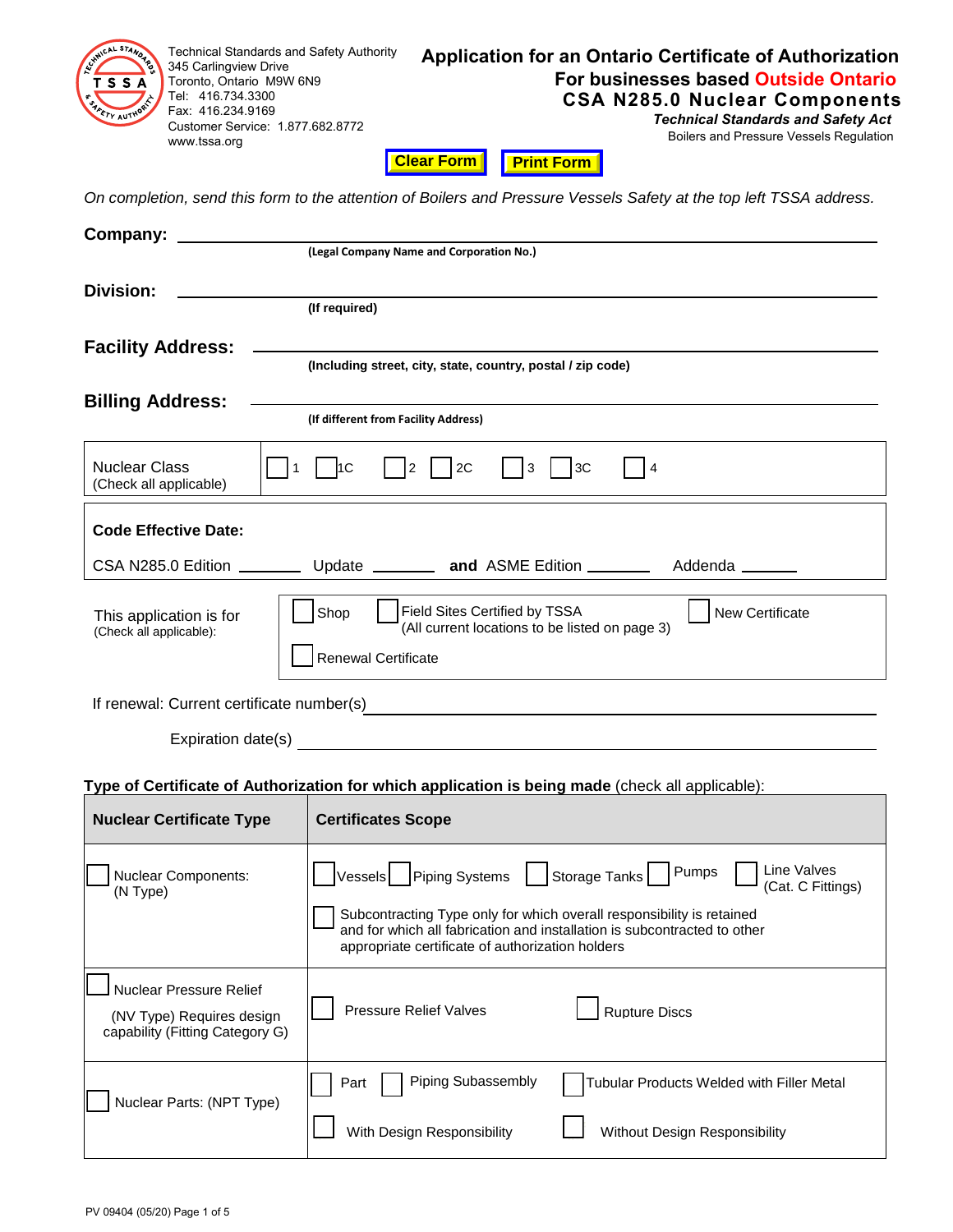

Technical Standards and Safety Authority 345 Carlingview Drive Toronto, Ontario M9W 6N9 Tel: 416.734.3300 Fax: 416.234.9169 Customer Service: 1.877.682.8772 www.tssa.org

# **Application for an Ontario Certificate of Authorization For businesses based Outside Ontario CSA N285.0 Nuclear Components**

*Technical Standards and Safety Act* Boilers and Pressure Vessels Regulation

| <b>Nuclear Supports:</b><br>(NS Type)                                                                                                                                                                                                                                                            | With Design Responsibility<br>Without Design Responsibility                       |  |
|--------------------------------------------------------------------------------------------------------------------------------------------------------------------------------------------------------------------------------------------------------------------------------------------------|-----------------------------------------------------------------------------------|--|
|                                                                                                                                                                                                                                                                                                  | Standard<br>Non-standard                                                          |  |
|                                                                                                                                                                                                                                                                                                  | Welded<br>Non-Welded                                                              |  |
| Nuclear Assembly:<br>(NA Type)                                                                                                                                                                                                                                                                   | Field Installation limited to field sites defined in the Quality Assurance Manual |  |
|                                                                                                                                                                                                                                                                                                  | Shop Assembly                                                                     |  |
|                                                                                                                                                                                                                                                                                                  | Category                                                                          |  |
| <b>Nuclear Fittings</b>                                                                                                                                                                                                                                                                          | A<br>B<br>D<br>Е<br>F<br>H                                                        |  |
| CSA standard seamless fittings,<br>except for Category "C & G",<br>may be treated as material<br>Manufacture or Supply. If CSA<br>standard Fittings are to be<br>treated as material, complete the<br>Application for Metallic Material<br>Organizations in addition to this<br>application form | Standard Fitting to a material & dimensional standard                             |  |
|                                                                                                                                                                                                                                                                                                  | Seamless<br><b>Welded Without Filler Metal</b>                                    |  |
|                                                                                                                                                                                                                                                                                                  | Non-Welded<br>Non-standard<br>Welded With Filler Metal                            |  |
|                                                                                                                                                                                                                                                                                                  | With Design Responsibility<br>Without Design Responsibility                       |  |
| Nuclear Repair and<br>Modification                                                                                                                                                                                                                                                               | Repair<br>Modification<br>Welded<br>Non-Welded                                    |  |
|                                                                                                                                                                                                                                                                                                  | <b>Special Processes:</b>                                                         |  |
| Nuclear Pressure Relief<br>Valve Repair Only                                                                                                                                                                                                                                                     | Machining<br>Welding<br><b>Heat Treatment</b>                                     |  |
|                                                                                                                                                                                                                                                                                                  | <b>Test Media:</b>                                                                |  |
|                                                                                                                                                                                                                                                                                                  | Steam<br>Air/Gas<br>Liquid                                                        |  |
|                                                                                                                                                                                                                                                                                                  |                                                                                   |  |

# **Nuclear Certificate Scope Addition** (check all applicable):

Add Material Manufacture or Material Supply activities to this Program. Not applicable to N Type Subcontracting. (Complete the Application for Metallic Material Organizations in addition to this application form)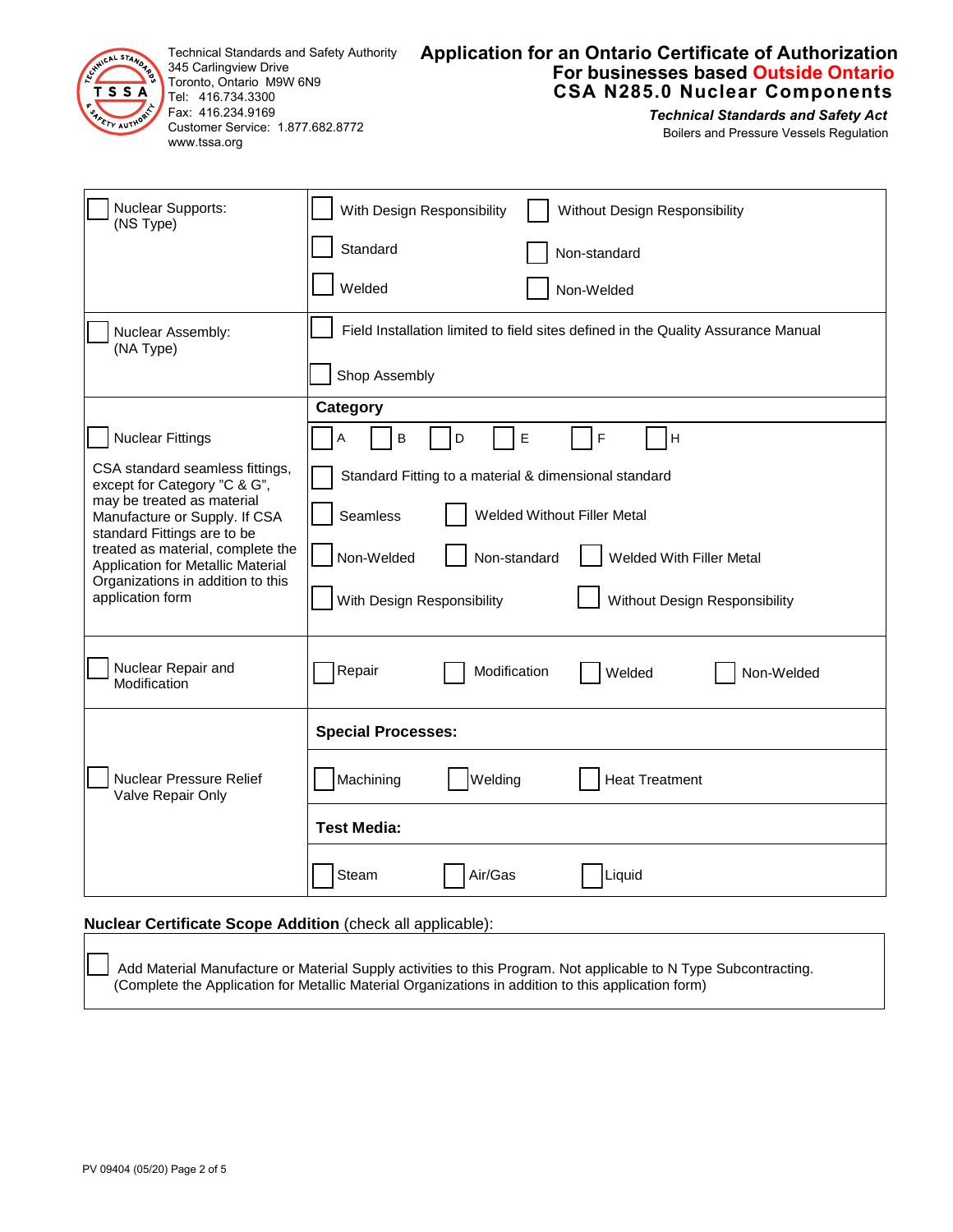| <b>Technical Standards and Safety Authority</b><br>Technical Standards and Technical Standards and 345 Carlingview Drive<br>Toronto, Ontario M9W 6N9<br>TSSA<br>$\int$ Tel: 416.734.3300<br><b>SANETY AUTHOR</b><br>Fax: 416.234.9169<br>Customer Service: 1.877.682.8772<br>www.tssa.org | <b>Application for an Ontario Certificate of Authorization</b><br>For businesses based Outside Ontario<br><b>CSA N285.0 Nuclear Components</b><br><b>Technical Standards and Safety Act</b><br>Boilers and Pressure Vessels Regulation |
|-------------------------------------------------------------------------------------------------------------------------------------------------------------------------------------------------------------------------------------------------------------------------------------------|----------------------------------------------------------------------------------------------------------------------------------------------------------------------------------------------------------------------------------------|
|-------------------------------------------------------------------------------------------------------------------------------------------------------------------------------------------------------------------------------------------------------------------------------------------|----------------------------------------------------------------------------------------------------------------------------------------------------------------------------------------------------------------------------------------|

|             | <b>Subcontracted Activities</b> (Identify the activities that are intended to be subcontracted - check all applicable): |             |         |                                             |
|-------------|-------------------------------------------------------------------------------------------------------------------------|-------------|---------|---------------------------------------------|
| Design      | Examination (NDE)                                                                                                       | Auditing    | Welding | Heat Treatment                              |
| Fabrication | Material Testing                                                                                                        | Calibration |         | Installation   Testing (Proof, Hydro, etc.) |
| Others      |                                                                                                                         |             |         |                                             |

| <b>Corporate Certificates</b> |                                                                  |
|-------------------------------|------------------------------------------------------------------|
| Corporate Certificate         | Yes<br>Corporate certificate extension for certificate number(s) |

## **Additional Activities Performed at Other Locations** (attach additional sheets if required):

| Location | <b>Activity</b> |
|----------|-----------------|
|          |                 |
|          |                 |
|          |                 |
|          |                 |
|          |                 |
|          |                 |
|          |                 |

| Name of Authorized Inspection Agency (AIA) of Record                                               |
|----------------------------------------------------------------------------------------------------|
| Do you have a signed Inspection Services Agreement with the above listed AIA? $\Box$ YES $\Box$ NO |

# **Company Abbreviation (if used on nameplate or stamping):**

### **FEES**:

*A Pro-Forma Quote will be prepared once the application is received and the full amount of the quoted deposit will need to be received prior to booking the Survey.*

| <b>Description</b>                                                                                  | <b>Deposit Required</b>   | <b>Amount Submitted</b> |
|-----------------------------------------------------------------------------------------------------|---------------------------|-------------------------|
| <b>CSA N285.0 Nuclear Components</b><br>(All Nuclear Surveys except Metallic Material Organization) | As per quote <sup>*</sup> |                         |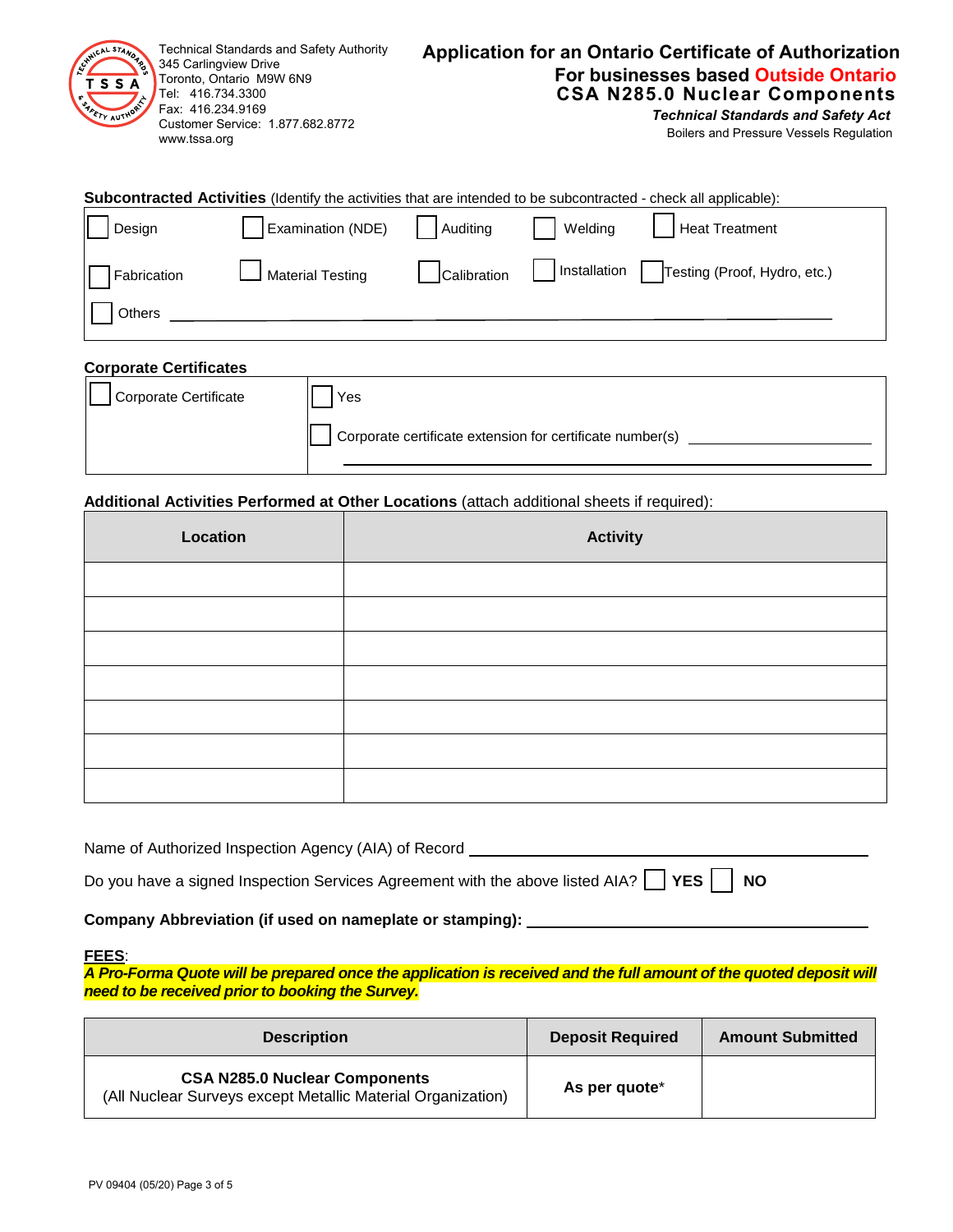

Technical Standards and Safety Authority 345 Carlingview Drive Toronto, Ontario M9W 6N9 Tel: 416.734.3300 Fax: 416.234.9169 Customer Service: 1.877.682.8772 www.tssa.org

# **Application for an Ontario Certificate of Authorization For businesses based Outside Ontario CSA N285.0 Nuclear Components** *Technical Standards and Safety Act*

Boilers and Pressure Vessels Regulation

# **CANCELLATION / POSTPONEMENT FEES**:

Cancellation or postponement, by an applicant, of a scheduled N285.0 Nuclear Survey, which occurs 30 working days or less from the agreed site implementation Survey date, will be invoiced as follows: The cancellation fee and any related additional travel costs, plus applicable taxes will be deducted from the Survey fee deposit. The applicant will be invoiced for the outstanding balance upon completion of the Survey.

- Nuclear Component Survey cancellation or postponement fee **\$1920.00**\*

## **NOTES:**

- 1) Total Survey charges mentioned in the above quote will include deposit amount, plus hourly billing for Survey and travel time at the quoted inspection rate, plus travel expenses for the Team Leader and Quality Assessment Specialist.
- 2) Any Extra time for Team leader & Quality Assessment Specialist due to additional locations & follow-ups will be billed per quoted inspection rate.
- 3) Time for Pre-survey is not included in above quote & will be billed separately per quoted inspection rate.
- 4) Please note that the AIA Authorized Nuclear Inspector and Authorized Nuclear Inspector Supervisor should be present at the audit and the Applicant is required to arrange attendance and cover any related costs.
- 5) The following activities related to the Survey such as: Quality Manual reviews and/or pre-reviews, meetings and/or consultations, pre-survey inspections (and/or site visits), and post-survey follow-ups (site visits and/or document review) will be billed at the quoted inspection rate.
- 6) Time in excess of 8 hours per day will be billed at the overtime rate (1.5 times hourly inspection rate in effect at the time of the Survey), per TSSA Survey team member.
- 7) Each Certificate of Authorization will be invoiced at a cost of **\$94.00 per certificate**, upon completion of a successful Survey
- 8) \*13% HST is applicable to the Survey fee, hourly inspections billing, and cancellation/postponement fees.
- 9) Applications for each of the following certificate programs requires a separate quality program implementation demonstration, on a demonstration item or production work in progress, to show all aspects of the program applied for, in current operation to a TSSA survey team. Applicants should ensure that the written program is **accepted by Authorized Nuclear Inspector Supervisor** and fully implemented at each location before requesting TSSA to perform a survey.
	- a. Each location street address for which a nuclear construction or fabrication certificate of authorization is requested (e.g. N, NV, NPT, NA, NS type certificates, including "N Subcontracting" type)
	- b. All supporting location addresses where procurement, QA and/or engineering activities are being controlled, managed and administered; including those support activities performed at sites other than the main certificate holder location street address.
	- c. For each shop location street address that wishes to include nuclear Material Supply or Material Manufacture including material warehousing, secure storage, and quarantine capabilities; the addition of each of the following activities shall be individually documented in the manual with implementation of the program controls satisfactorily demonstrated by the applicant, before they can be included in a certificate.:
		- i. "Shipment of Material from Qualified Material Organizations to other parties";
		- ii. "Qualification of Non-certified Material Organizations";
		- iii. "Utilization of Unqualified Source Material";
		- iv. "Approval and Control of Suppliers"
- 10) Please complete the recommendations list to assist with accommodations.
	- a. Suggested Hotel:
	- b. Closest airport:

Please state if the Applicant will be directly paying for the above fees.